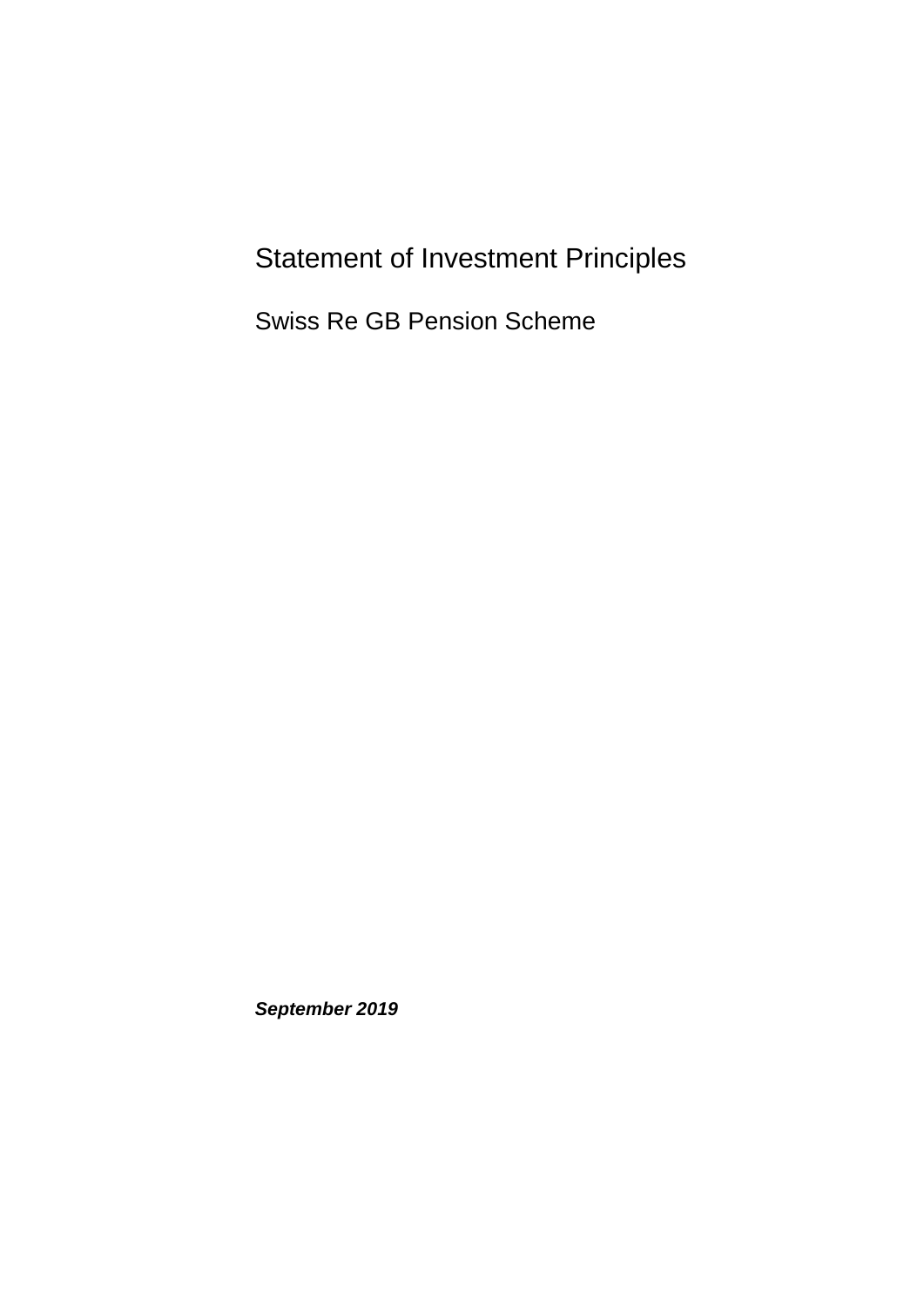### Statement of Investment Principles Swiss Re GB Pension Scheme

|                 | <b>Section</b>                                            |                |  |
|-----------------|-----------------------------------------------------------|----------------|--|
| 1               | Introduction                                              | 2              |  |
| $\mathbf{2}$    | Investment objectives and policy                          | 4              |  |
| 3               | Division of responsibilities                              | $\overline{7}$ |  |
| 4               | Investment management arrangements and risk controls      | 9              |  |
| 5               | Investment manager monitoring and selection               | 11             |  |
| <b>Appendix</b> |                                                           |                |  |
| A               | Current investment management arrangements for the Scheme | 13             |  |
|                 |                                                           |                |  |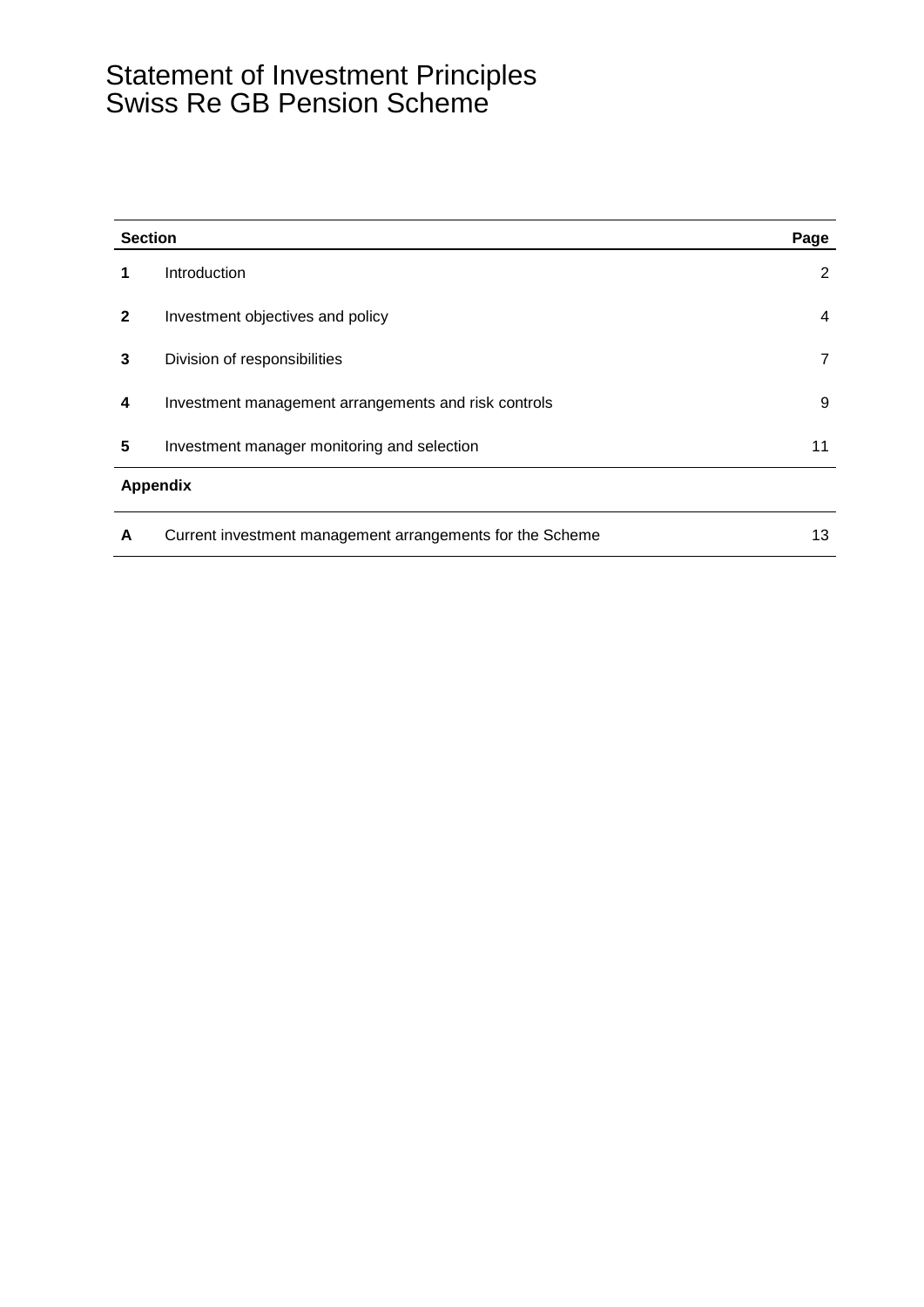#### **Scheme details**

- 1. This document describes the investment policy pursued by the Trustees of the DB Section of the Swiss Re GB Pension Scheme (the Scheme).
- 2. The Scheme operates for the exclusive purpose of providing retirement benefits and death benefits to eligible participants and beneficiaries.
- 3. Administration of the Scheme is managed by the Trustees, who are responsible for the investment of the Scheme's assets.
- 4. The Scheme is registered with Her Majesty's Revenue and Customs under Chapter 2 of Part 4 of the Finance Act 2004.

#### **Pensions Act**

- 5. Under the Pensions Act 1995 and 2004, the Trustees are required to prepare a statement of the principles governing investment decisions. This document fulfils that requirement.
- 6. Before preparing this document the Trustees have had regard to the requirements of the Pensions Act concerning diversification of investments and suitability of investments and the Trustees will consider those requirements on any review of this document or any change in their investment policy. The Trustees will refer to this document where necessary to ensure that they exercise their powers of investment so as to give effect to the principles set out in it as far as is reasonable.
- 7. Before adopting this document, the Trustees have consulted with the Principal Employer and the Trustees will consult the Principal Employer on changes in investment policy as set out in this document, and on the employment or removal of investment managers. However, the ultimate power and responsibility for deciding investment policy lies solely with the Trustees.
- 8. In drawing up this document, the Trustees have sought advice from the Scheme Actuary and its investment consultant, Willis Towers Watson Limited. The Trustees will review this document, in consultation with the Scheme Actuary and investment consultant, at least once every three years and without delay after a significant change in investment policy.
- 9. The Trustees have also given consideration to the principles of investment as contained in the Myners Review of Institutional Investment in the United Kingdom as amended (now referred to as the Investment Governance Group Principles).

#### **Financial Services and Markets Act 2000**

10. In accordance with the Financial Services and Markets Act 2000, the Trustees will set general investment policy, but will delegate the responsibility for selection of specific investments, subject to the restrictions in sections 4.6 and 4.7 of this document, to an appointed investment manager or managers, which may include an insurance company or companies. The investment manager(s) shall provide the skill and expertise necessary to manage the investments of the Scheme competently.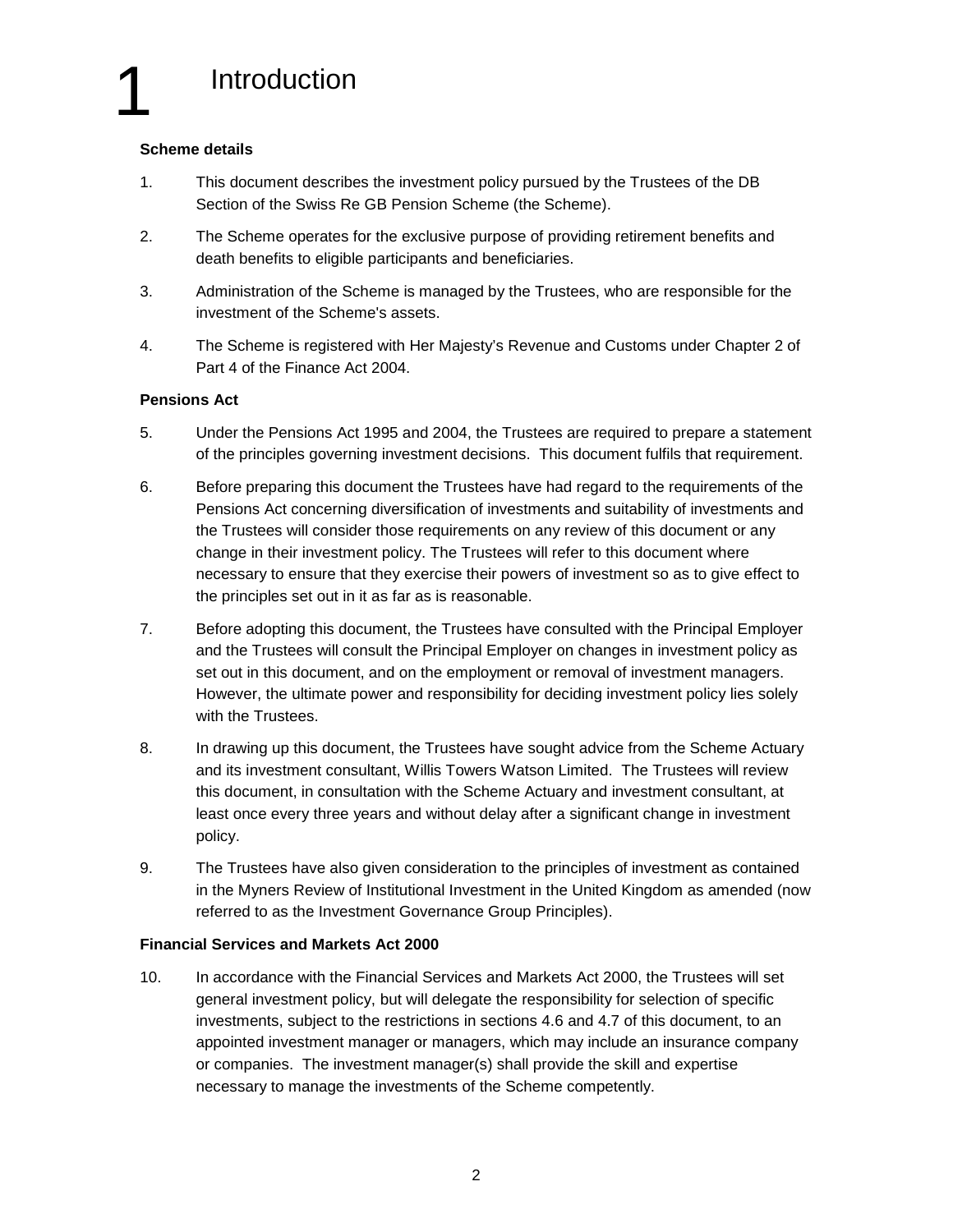#### **Socially responsible investment and the exercising of rights**

- 11. The Occupational Pension Scheme's (Investment) Regulations 2005 require the Trustees to disclose the following in the statement of investment principles;
	- The extent (if any) to which social, environmental or ethical considerations are taken into account in its investment policy, and
	- The policy (if any) on exercising rights attaching to investments.

The Trustees' policy is set out within this document accordingly.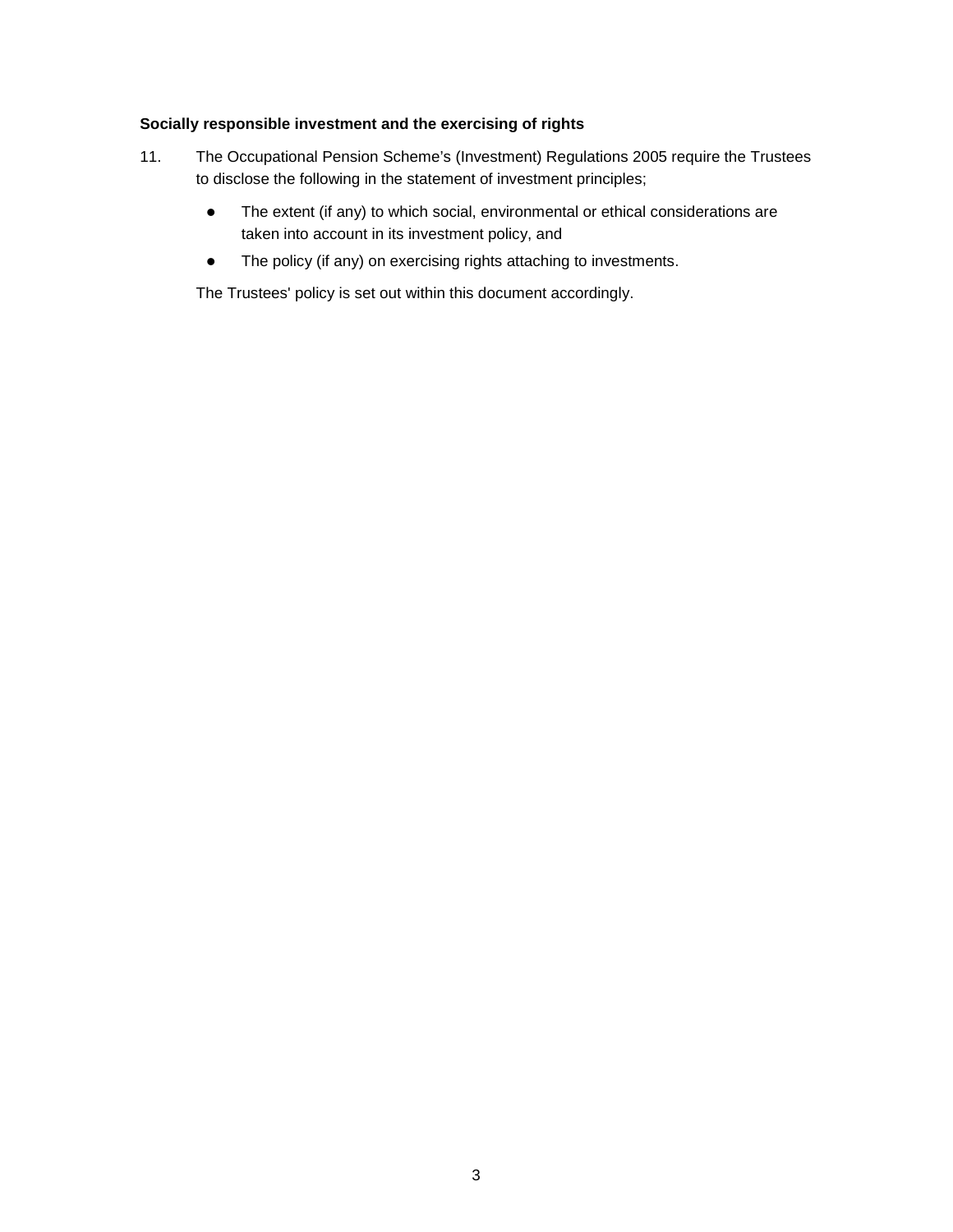## Investment objectives and policy

#### **Objectives**

- 1. The objectives of the Scheme are:
	- To invest in a range of suitable assets of appropriate liquidity which will generate, in the most effective manner possible, income and capital growth to ensure that, with any new contributions from members and the Company, there are sufficient assets to meet the cost of the current and future benefits which the Scheme provides. In doing this, the Trustees' view is that relevant social, environmental and ethical factors should be included amongst the criteria taken into account when considering the purchase, retention or sale of investments, and they have instructed the investment managers to do this, in accordance with their respective practices as disclosed to the Trustees from time to time.
	- To limit the risk of the assets failing to meet the liabilities over the long term, and of underfunding in relation to ongoing actuarial valuations and the Scheme Specific funding test as laid down in the Pension Act 2004.
	- To control the long-term costs of the Scheme by maximising the return on the assets whilst having regard to the objectives described above.
	- To avoid excessive short-term volatility of investment returns.
- 2. The Trustees aim to meet the long-term objectives by:
	- Ensuring that the asset allocation and funding policies of the Scheme take into account the liability profile and the Scheme Specific Funding test.
	- Identifying appropriate investment managers for the Scheme's assets.
	- Monitoring, by regular meetings, the investment managers to ensure that they comply with the guidelines and that there is a reasonable expectation that they can meet the performance objectives going forward.
	- Seeking advice, as appropriate, from the Scheme's professional advisers.

#### **Policy**

- 3. The Trustees' Policy is to seek to achieve the Schemes objectives through investing in a suitable mixture of real and monetary assets. They recognise that the returns on real assets, while expected to be greater over the long term than those on monetary assets, are likely to be more volatile. A mixture across asset classes should nevertheless provide the level of returns required by the Scheme to meet its liabilities at an acceptable level of risk for the Trustees and an acceptable level of cost to the employer. The precise allocation between asset classes will be reviewed from time to time by the Trustees and consequently may vary.
- 4. The strong funding position of the Scheme has led to the Trustees de-risking the portfolio through liquidation of the Scheme's equity holdings. The following target asset allocation reflects this de-risking:

| <b>Asset class</b>     | %   |  |  |
|------------------------|-----|--|--|
| <b>Matching assets</b> | 100 |  |  |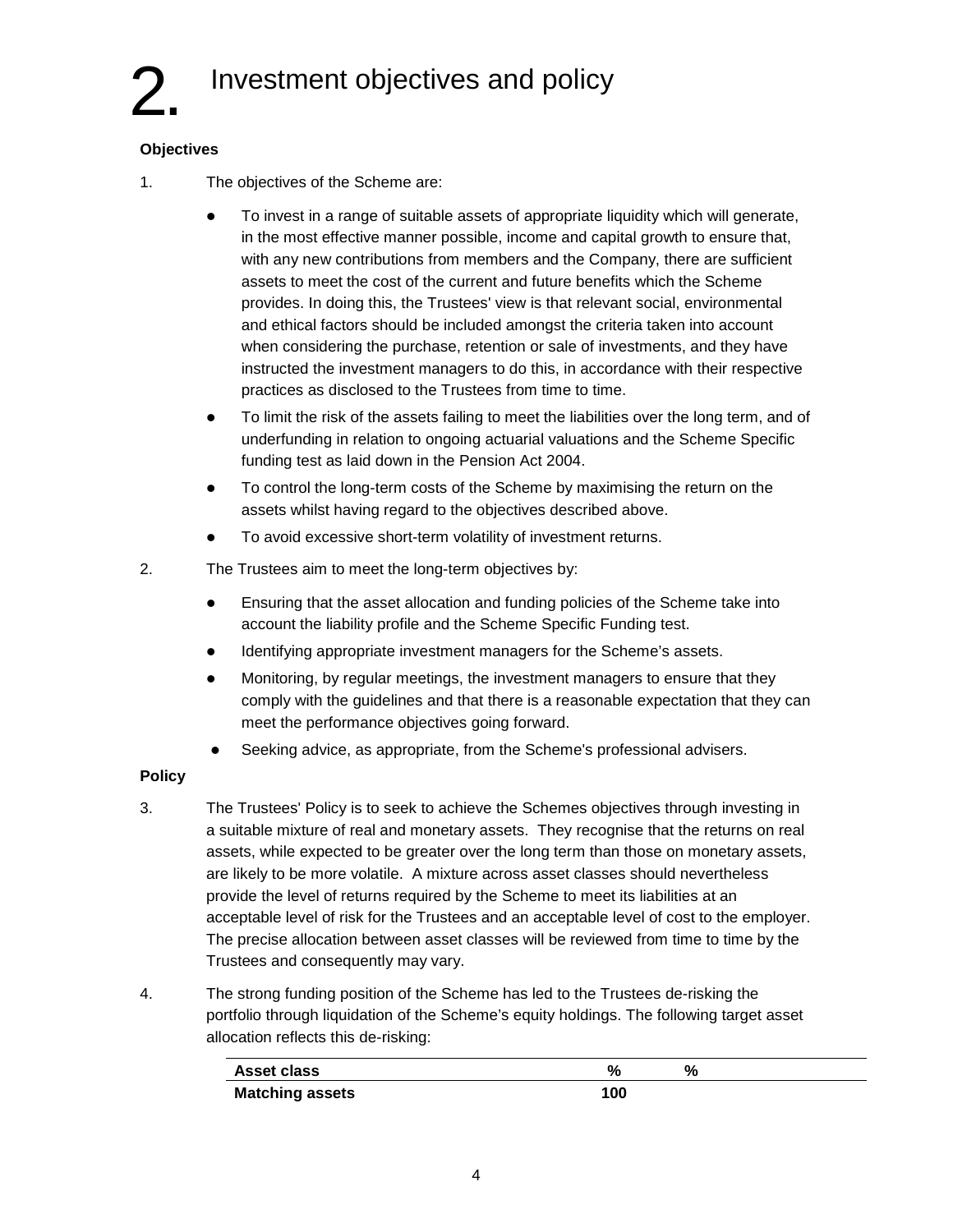| LDI portfolio        | 72    |
|----------------------|-------|
| <b>Global Credit</b> | 22    |
| Infrastructure Debt  | 6     |
| <b>Total</b>         | 100.0 |

- 5. The choice of asset allocation policy, together with the investment manager guidelines are designed to ensure that the Scheme's investments are adequately diversified. A more detailed description of the Scheme's investment managers and their mandates is given in appendix A.
- 6. The Scheme's allocation will be allowed to drift within acceptable ranges around the target asset allocation as outlined in the table above. This would generally occur if the Trustees believe that the asset class assumptions used in setting the long-term strategy are now in doubt.
- 7. The Trustees have taken advice from the Scheme Actuary, and investment consultant from the Scheme's professional advisers, Willis Towers Watson Limited regarding the suitability of the policy with respect to the objectives of the Scheme given its liability profile. They have also consulted with the Principal Employer.

#### **Financially material considerations, stewardship and engagement**

- 8. The Trustee's policy is to take account of all financially material considerations in consultation with its advisers. Risks and opportunities are assessed for materiality and impact within a broader risk management framework, which takes account of the Trustee's investment and funding time horizon along with sponsor covenant. The Trustee will consider financially material factors, such as (but not limited to) those arising from Environmental, Social and Governance (ESG) considerations, including climate change, in the context of this broader risk management framework. The Trustee does not currently have an active policy of considering non-financial matters in its investment decision making.
- 9. The Trustee's policy is that day-to-day decisions relating to the selection, retention, and realisation of the Scheme's assets is left to the discretion of the investment managers. This includes consideration of all financially materially factors, including ESG-related issues where relevant. The Trustee explores these issues with its advisers to understand how the investment managers exercise these duties in practice.
- 10. When considering the appointment of new managers, and reviewing existing managers, the Trustee, together with its investment consultant, looks to take account of the approach taken by managers with respect to sustainable investing including voting policies and engagement where relevant. The Trustee's policy is to delegate responsibility for the exercising of ownership rights (including voting rights) attaching to investments to the investment managers. The Trustee recognises the UK Stewardship Code as best practice and encourages its investment managers to comply with the UK Stewardship Code or explain where they do not adhere to this policy.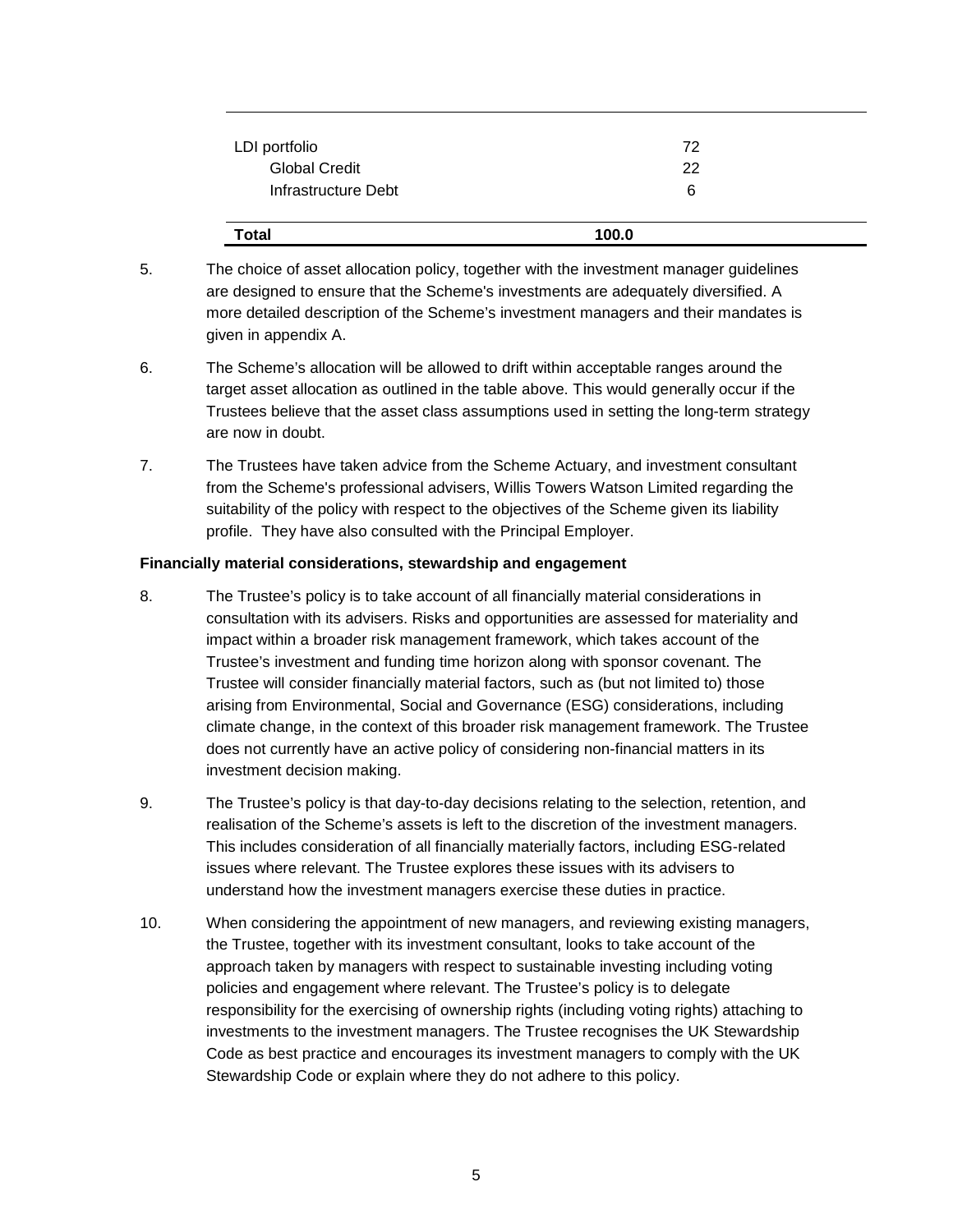#### **The Trustees**

- 1. The Trustees of the Scheme are responsible for:
	- 1. Reviewing, when the Trustees consider it necessary, the content of this Statement of Investment Principles and for modifying it if deemed appropriate, in consultation with the Scheme Actuary and investment consultant.
	- 2. Reviewing the investment policy following the results of each actuarial review, and/or asset/liability modelling exercise, in consultation with the Scheme Actuary and investment consultant.
	- 3. Appointing (and dismissing) investment managers.
	- 4. Assessing the quality of the performance and processes of the investment managers by means of regular reviews of the investment results and other information, in consultation with the Scheme Actuary and investment consultant, and selecting/deselecting managers as appropriate.
	- 5. Allocating assets and cash flow between the investment mandates.
	- 6. Monitoring the Scheme's cash flow requirements and managing the cash balances.
	- 7. Notifying the relevant authorities when the Scheme's aggregate holdings exceed disclosable amounts.
	- 8. Assessing their own procedures and decisions as Trustees.
	- 9. Engaging with the investment managers about their preferred benchmarks and policies for shareholder activism and transaction cost minimisation.
	- 10. Monitoring compliance of the investment arrangements with this Statement on an ongoing basis.
	- 11. Consulting with the Principal Employer when reviewing investment policy issues.
	- 12. Reviewing the effectiveness in practice of the policies in place.

#### **Investment managers/platform provider**

- 2. The investment managers will be responsible, in connection with their portfolios, for:
	- 1. At their discretion, but within any guidelines given by the Trustees, implementing changes in the asset mix and selecting securities within each asset class.
	- 2. Providing the Trustees with quarterly statements of the assets along with a quarterly report on actions and future intentions, and any changes to the processes applied to their portfolios.
	- 3. Informing the Trustees of any changes in the internal performance objectives and guidelines of any pooled fund used by the Scheme as and when they occur.
	- 4. Having regard to the need for diversification of investments so far as appropriate and to the suitability of investments.
	- 5. Investing cash in a suitably low risk manner consistent with the Trustees' guidelines.
	- 6. Giving effect to the principles contained in the Statement as far as reasonably practicable.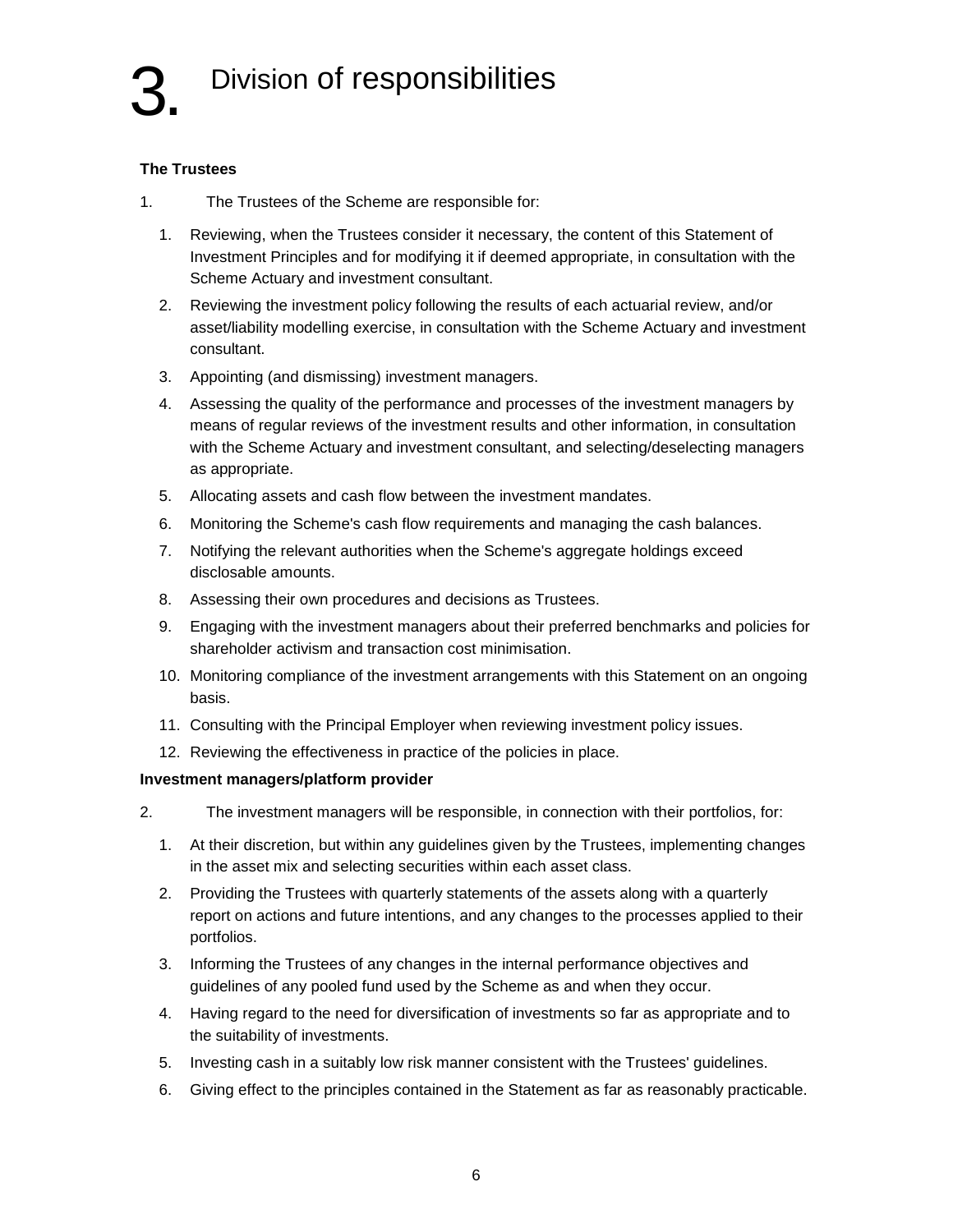7. Providing custody services for the pooled funds in which the Scheme invests.

#### **Investment consultant**

- 3. The investment consultant will be responsible for:
	- 1. Participating with the Trustees in regular reviews of this Statement of Investment Principles.
	- 2. Advising the Trustees as requested by them on:
		- Through consultation with the Scheme Actuary, how any changes within the benefits, membership, and funding position may affect the manner in which the Scheme's assets should be invested
		- Any changes in the investment managers' or platform provider's organisations that could affect the interests of the Scheme
		- Any changes in the investment environment that could present either opportunities or problems for the Scheme.
	- 3. Undertaking project work as required including:
		- Reviews of Scheme's asset allocation policy
		- Research reviews of investment managers.
	- 4. Advising on the selection of new managers and/or custodians.

#### **Scheme Actuary**

- 4. The Scheme Actuary will be responsible for:
	- 1. Liaising with the investment consultant as requested by the Trustees on the suitability of the Scheme's investment strategy given the financial characteristics of the Scheme.
	- 2. Assessing the position of the Scheme on the basis of Scheme Specific test outlined in the Pensions Act 2004, and advising on the appropriate response to any shortfall.
	- 3. Performing the triennial (or more frequently as required) valuations and advising on the appropriate contribution levels.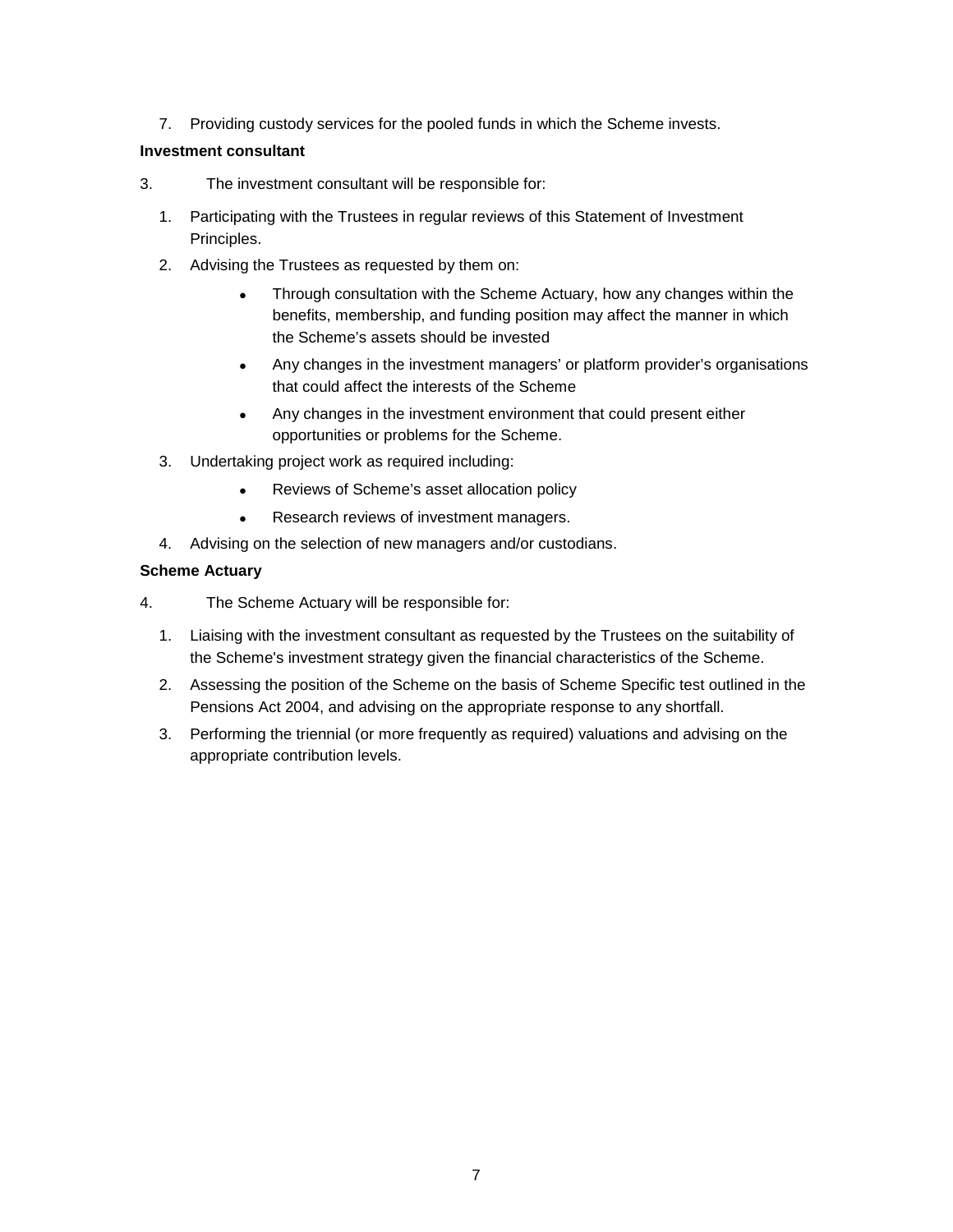## 4. Investment management arrangements and risk controls

#### **Manager structure**

1. Currently the Scheme employs Legal & General (L&G) to manage a Liability Driven Investment (LDI) portfolio consisting of levered and unlevered fixed gilt, index-linked gilt and real swap funds. L&G and BlueBay are employed to manage portfolios of global investment grade corporate bonds on an active basis. Macquarie is employed to manage a portfolio of infrastructure debt assets on an active basis. This should ensure sufficient diversification by asset class, by manager and by style of management.

#### **Performance benchmarks and targets**

- 2. Each manager/portfolio in the Scheme's portfolio is set a specific set of performance objectives that are consistent with the overall objectives of the Scheme, the level of skill and risk being exhibited by the managers and the overall risk tolerance of the Trustees.
- 3. Details of the current manager structure for the Scheme and their specific performance targets are included in appendix A.

#### **Realisation of investments**

- 4. The Scheme's administrators estimate the amount of benefit outgo on a regular basis so that, together with the investment managers, they can arrange to have sufficient cash and other liquid assets available to meet the outgoings as they fall due.
- 5. Given the cessation of accruals under the Scheme, it is likely that over time the benefit outgo will exceed investment and contribution income. However, the Scheme is largely invested in liquid assets such as government bonds, and these can be liquidated over time as required.

#### **Risk management**

6. The Trustees recognise a number of risks involved in the investment of the assets of the Scheme:

#### *Solvency risk and mismatching risk*

- Are measured through a qualitative assessment of the expected development of the liabilities relative to the current investment policy.
- Are managed through assessing the progress of the actual growth of the liabilities relative to the selected investment policy and through ongoing triennial actuarial valuations.

#### *Manager risk*

- Is measured by the expected deviation of the prospective risk and return, as set out in the managers' objectives, relative to the investment policy.
- Is managed by monitoring the actual deviation of returns relative to the objective and factors supporting the managers' investment process.

#### *Liquidity risk*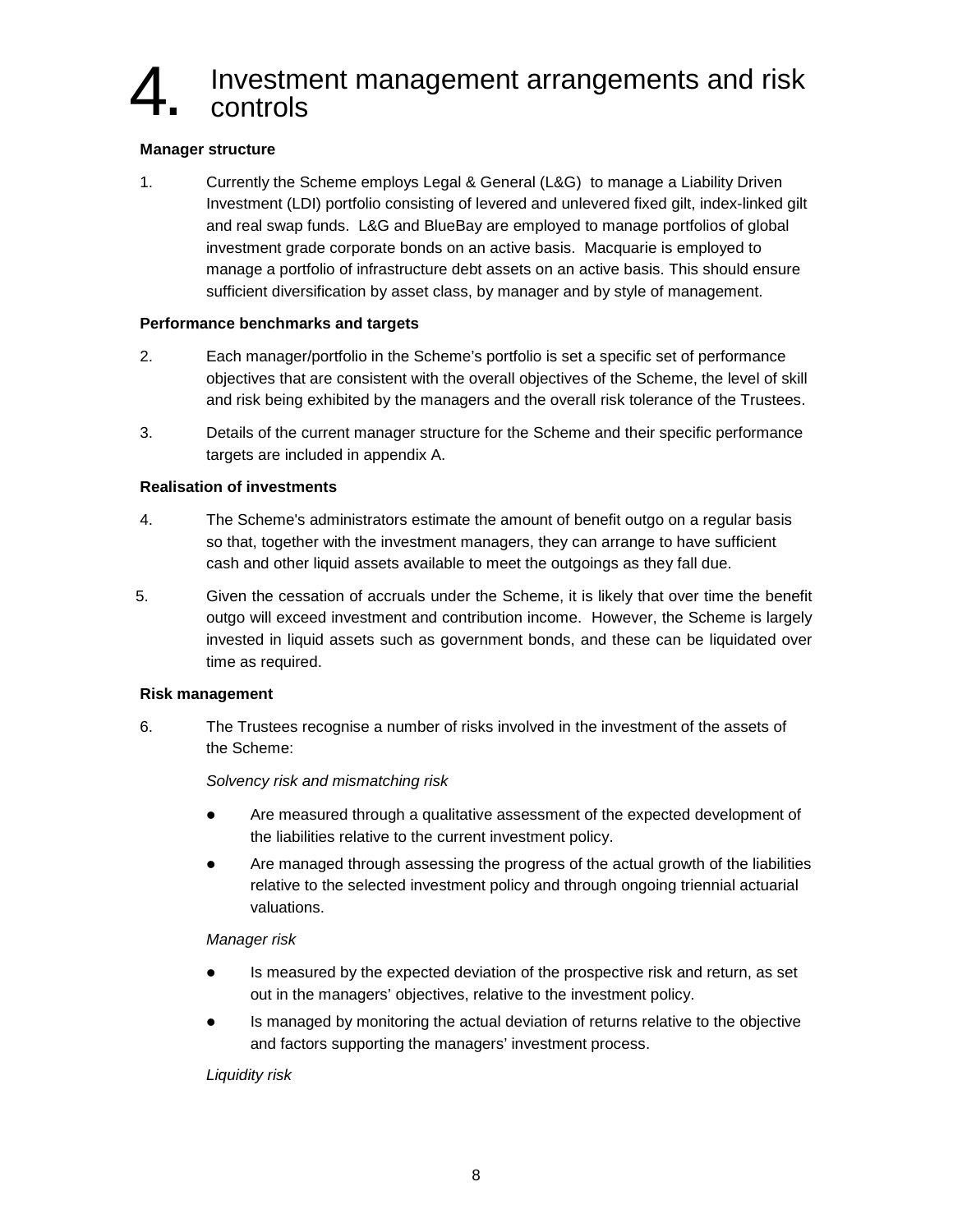- Is measured by the level of cash flow required by the Scheme over a specified period.
- Is managed by the administrators who monitor and calculate the monthly benefit outgo to ensure that sufficient cash balances are available.

#### *Political risk*

- Is measured by the level of concentration in any one market leading to the risk of an adverse influence on investment values arising from political intervention.
- Is managed by regular reviews of the actual investments relative to policy and through regular assessment of the levels of diversification within the existing policy.

#### *Sponsor risk*

- Is measured by the level of ability and willingness of the employer to support the continuation of the Scheme and to make good any current or future deficit.
- Is managed by assessing the interaction between the Scheme and the employer's business.
- 7. The Trustees undertake to monitor these risks on a regular basis.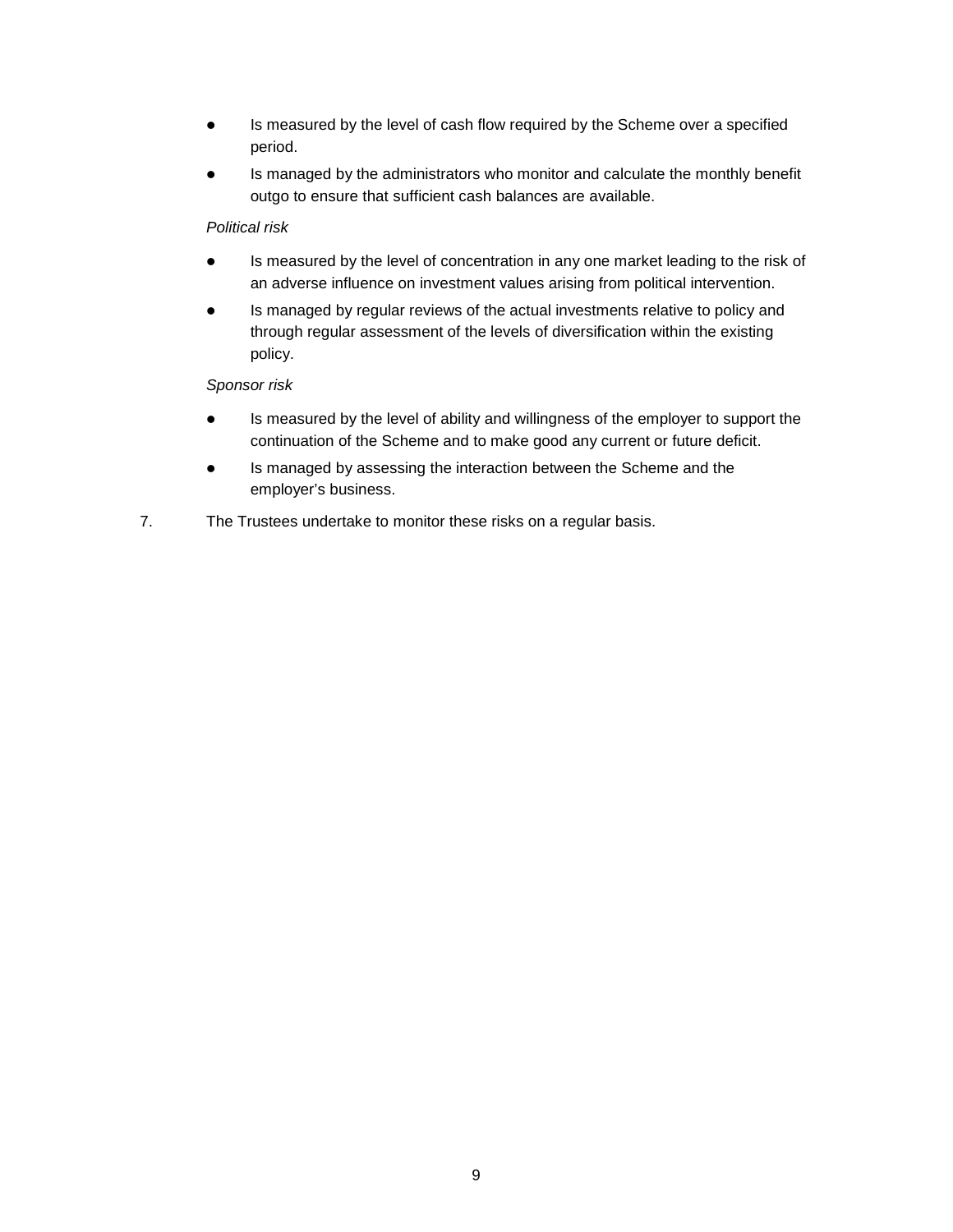## Investment manager monitoring and selection

#### **Ongoing monitoring**

- 1. The Trustees believe in the importance of monitoring the investment managers as a means of creating long-term relationships which should increase the likelihood of meeting the performance objectives. The Trustees must also satisfy themselves that the investment managers continue to carry out their work competently and have the appropriate knowledge and experience to manage the investments of the Scheme.
- 2. The Trustees believe in developing a disciplined framework for monitoring the investment managers. The Trustees meet the investment managers at regular intervals to review performance, investment policy and compliance.
- 3. The Trustees monitor the performance of the Scheme's investment managers on a quarterly basis. The appointment of the investment managers will be reviewed by the Trustees from time to time, based on the results of its monitoring of performance and process.

#### **Selection criteria**

- 4. The Trustees have identified the criteria by which managers should be selected (or deselected). These include:
	- *Past performance*
	- *Quality of the Investment Process*
	- *Role suitability*
		- level of fees
		- reputation of the manager
		- familiarity with the mandate
		- internal objectives and restrictions of any pooled funds
	- *Service*
		- reporting
		- administration
	- *Team proposed*
		- The individual fund managers working for the Scheme.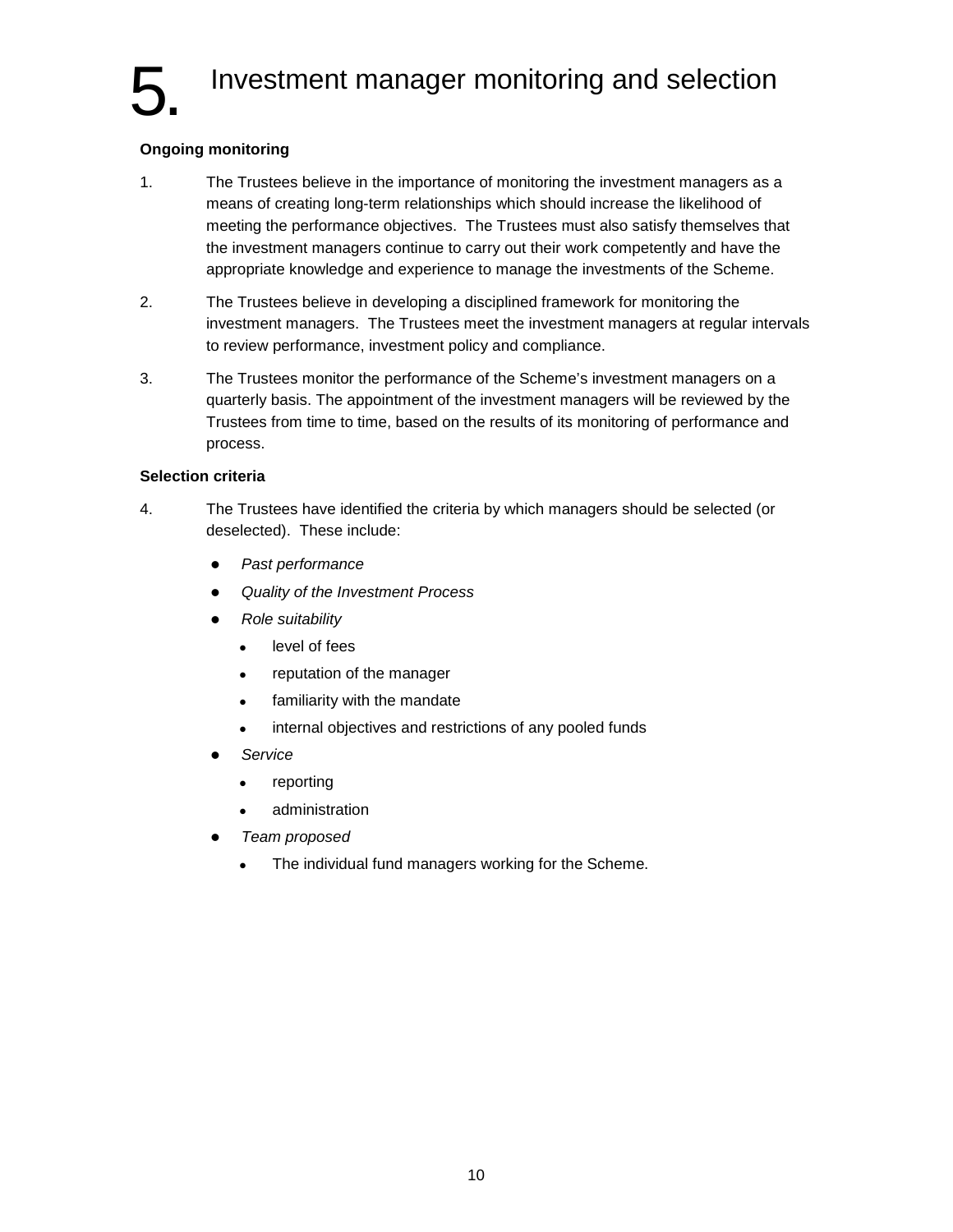De-selection criteria

- 5. Managers may be replaced if:
	- They fail to meet their long term performance objectives.
	- The Trustees believe that the manager is not capable of achieving the performance objectives in the future.
	- The manager is the subject of a reorganisation, sale or merger which could give rise to the concern in the points above.
	- The Trustees consider that changes in the investment policy or asset allocation of the Scheme require changes of managers or adjustment of a particular mandate.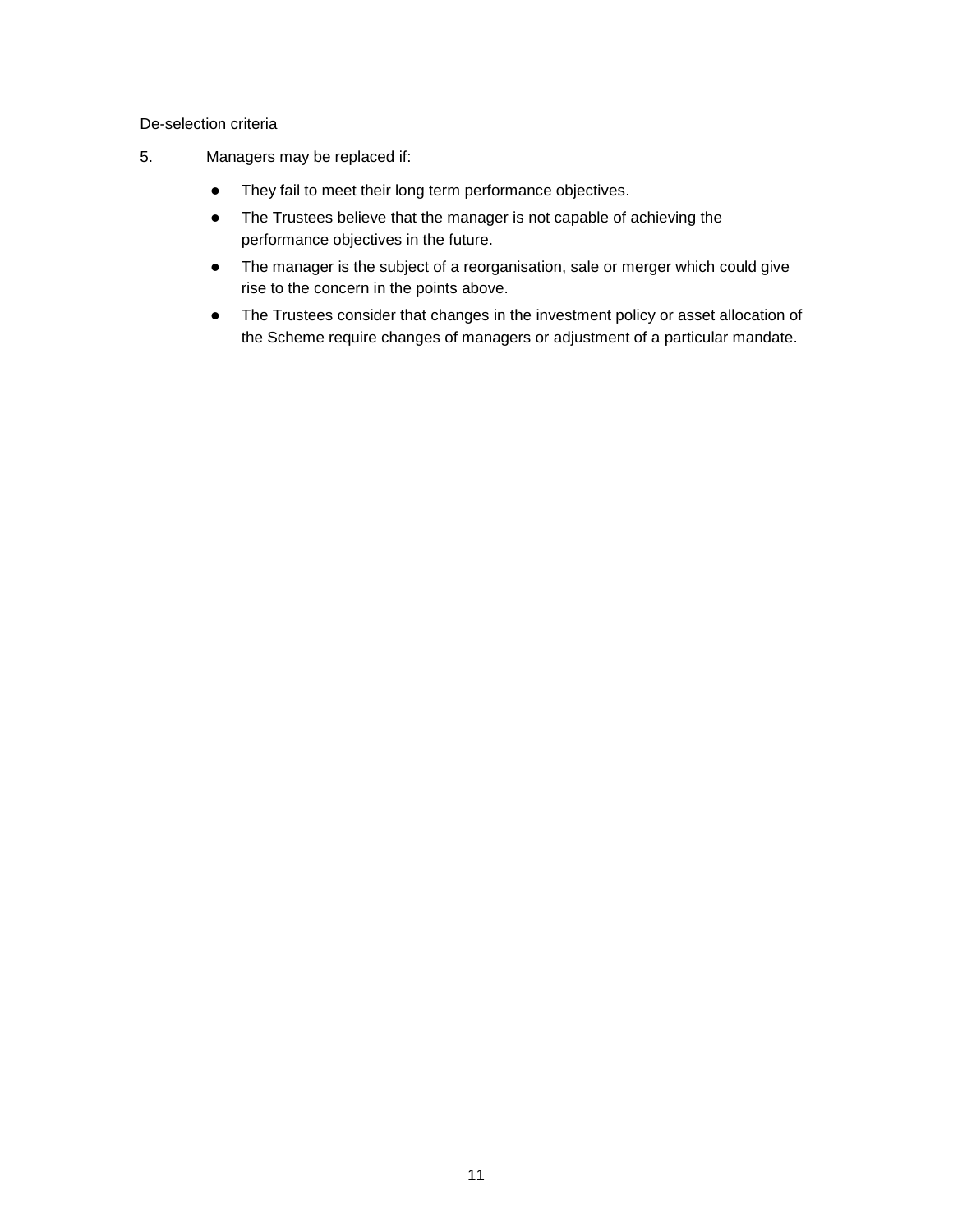# A Current investment management arrangements for<br>
A the Defined Benefit Section

Investment structure

The target investment manager structure is:

| <b>Manager</b>  | <b>Mandate</b>                           | Allocation% |
|-----------------|------------------------------------------|-------------|
|                 |                                          |             |
| Legal & General | Liability driven investments portfolio   | 72          |
| Legal & General | Global investment grade corporate credit | 11          |
| <b>BlueBay</b>  | Global investment grade corporate credit | 11          |
| Macquarie       | Infrastructure debt                      | 6           |
|                 | <b>Matching assets</b>                   | 100         |
|                 |                                          |             |
| Total           |                                          | 100         |

The mandates, benchmarks and performance targets are given below.

| Legal and General-<br><b>Global Credit</b><br><b>Performance target</b> | rolling 3 year period.                                                                   | To obtain a return of 1.25% pa ahead of the benchmark over a            |                         |
|-------------------------------------------------------------------------|------------------------------------------------------------------------------------------|-------------------------------------------------------------------------|-------------------------|
| Asset allocation and                                                    | Asset class                                                                              | <b>Benchmark</b>                                                        | <b>Central position</b> |
| benchmark indices                                                       | <b>Global Credit</b>                                                                     | <b>Barclays</b><br>USD/EUR/GDP Corp<br>1% Issuer Capped<br>(GBP hedged) | 100.0%                  |
| <b>Legal and General - LDI</b><br>portfolio                             |                                                                                          |                                                                         |                         |
| <b>Performance targets</b>                                              | benchmark                                                                                | To obtain a return in each underlying portfolio in line with its        |                         |
| Asset allocation and                                                    | Asset class                                                                              | <b>Benchmark</b>                                                        | <b>Central position</b> |
| benchmark indices                                                       | Various levered and<br>unlevered fixed gilt,<br>index-linked gilt and<br>real swap funds | n/a                                                                     | 100.0%                  |
| <b>BlueBay - Global Credit</b>                                          |                                                                                          |                                                                         |                         |
| <b>Performance target</b>                                               | To obtain a of 1.5% pa (gross of fees) ahead of the benchmark over<br>a return cycle.    |                                                                         |                         |
|                                                                         | <b>Asset class</b>                                                                       | <b>Benchmark</b>                                                        | <b>Central position</b> |